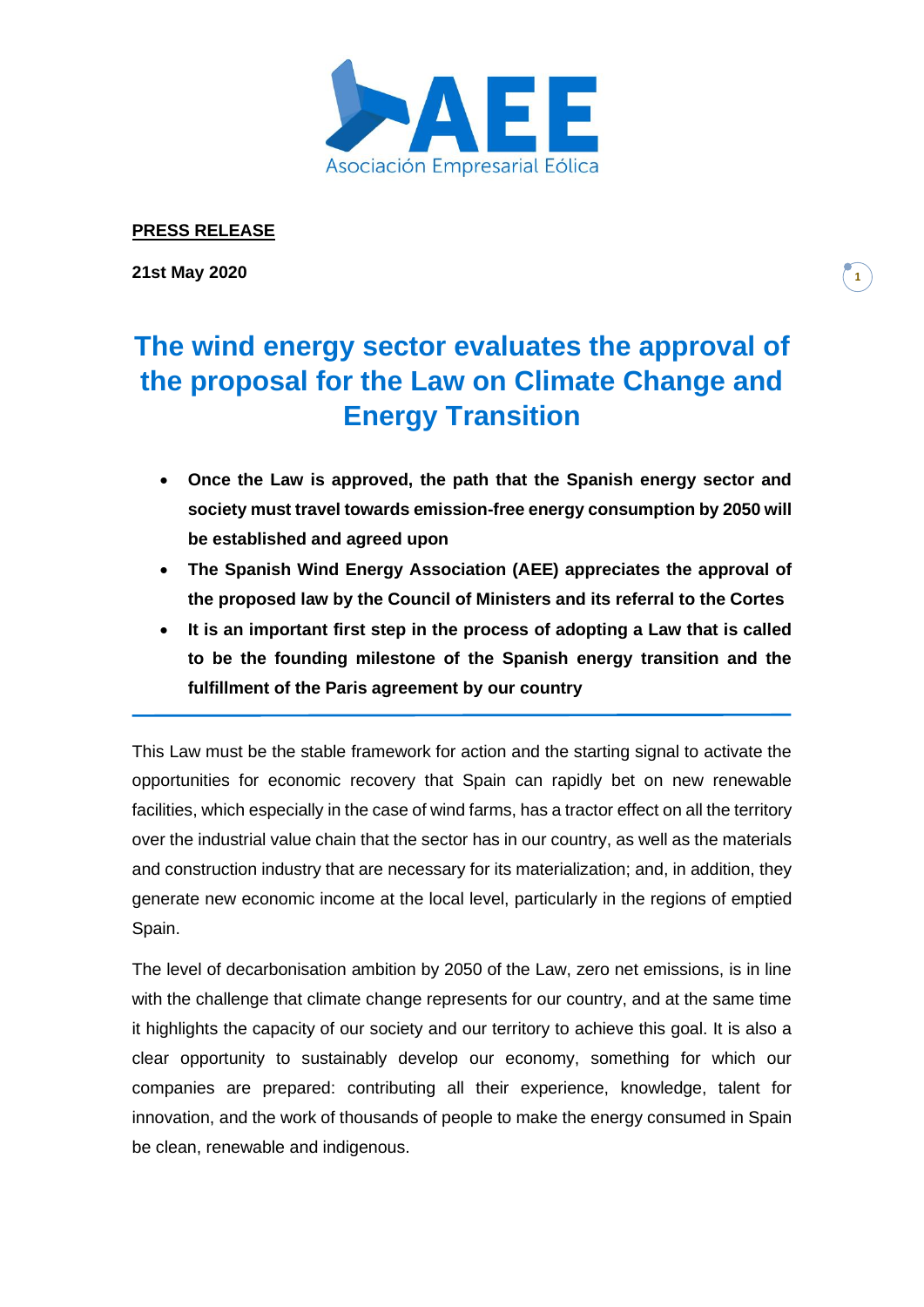

The intermediate objectives for 2030 are similar to the objectives established in the energy and climate package 2021-2030 of the European Union, but they are lower than the objectives established in the Integrated National Energy and Climate Plan (PNIEC).

We are convinced that as we move forward throughout this decade in the deployment of renewable energies, and the economic virtuous circle that this entails is generated, the objectives of the Law may also be increased to reflect the ambition of the PNIEC. It should not be forgotten that even after reaching the 2030 objective of reducing CO2 emissions by 20-23% compared to 1990, more than 200 M Ton of  $CO<sub>2</sub>$  will still have to be eliminated until 2050, so throughout this decade it would be necessary to lay the foundations so that in the next two we have the appropriate technology, industry, labor, financing, and regulatory framework for this second phase of decarbonization, which is going to be even more demanding. In this decade it is necessary to build the bases to be able to continue advancing in the following two decades.

The proposed Law includes certain aspects that will allow progress in technological development in the medium and long term, among others some claimed by AEE itself: the establishment of the legal figure of storage and hybridization of renewable technologies; the possibility of optimizing the access points to the network by means of overpowering (provided that the established technical requirements are met), which will also favor the repowering of the older wind power plants by more modern technology and with a better use of the resource, or advance in the electrification of transportation.

Something that AEE has requested for years has also been reflected in the proposal: the Law proposes to change the current design of renewable energy auctions of investment incentives for an auction system in which the remuneration price of the energy from the new renewable facilities necessary to meet the 2030 targets, which it will facilitate the financing of the facilities and provide security to investors; and in auctions, "different generation technologies can be distinguished based on their technical characteristics, levels of manageability, location criteria, technological maturity and those others that guarantee the transition to a decarbonised economy". This distinction in auctions between technologies will highlight the contribution that each one of them has to make to the decarbonisation of energy, and at the same time to the operation of the electrical system.